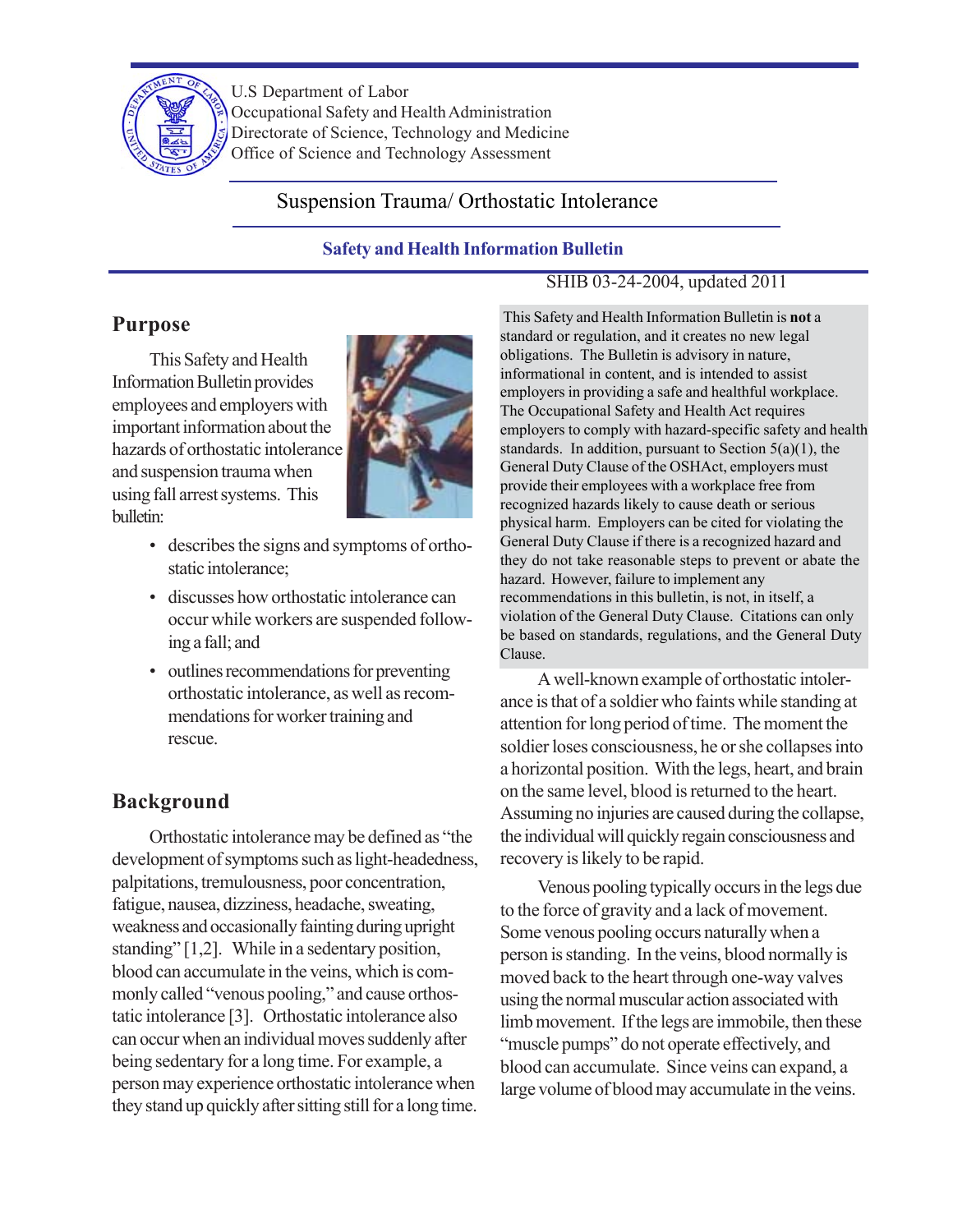An accumulation of blood in the legs reduces the amount of blood in circulation. The body reacts to this reduction by speeding up the heart rate and in an attempt to maintain sufficient blood flow to the brain. If the blood supply is significantly reduced,

this reaction will not be effective. The body will abruptly slow the heart rate and blood pressure will diminish in the arteries. During severe venous pooling, the reduction in quantity and/or quality (oxygen content) of blood flowing to the brain causes fainting. This reduction also can have an effect on other vital organs, such as the kidneys [3]. The kidneys are very sensitive to blood oxygen, and renal failure can



occur with excessive venous pooling. If these conditions continue, they potentially may be fatal [3].

### **Description of Hazard**

Orthostatic intolerance may be experienced by workers using fall arrest systems. Following a fall, a worker may remain suspended in a harness. The sustained immobility may lead to a state of unconsciousness. Depending on the length of time the suspended worker is unconscious/immobile and the level of venous pooling, the resulting orthostatic intolerance may lead to death. While not common, such fatalities often are referred to as **"harnessinduced pathology"** or **"suspension trauma."**

#### *Signs & symptoms that may be observed in an individual who is approaching orthostatic intolerance:*

Faintness Breathlessness Sweating Paleness Hot Flashes Increased Heart Rate Nausea Dizziness Unusually Low Heart Rate Unusually Low Blood Pressure "Greying" or Loss of Vision

*References: Seddon, Paul. Harness Suspension: review and evaluation of existing information. Health and Safety Executive. Research Report 451/2002. 104 pp.*

*Sheehan, Alan. Suspension Trauma. Training handout.*

| Factors that can affect the degree of risk of<br>suspension trauma:                                                                                               |                                                                                            |
|-------------------------------------------------------------------------------------------------------------------------------------------------------------------|--------------------------------------------------------------------------------------------|
| Inability to move legs<br>Pain<br>Injuries during fall<br>Fatique<br>Dehydration                                                                                  | Hypothermia<br>Shock<br>Cardiovascular disease<br>Respiratory disease<br><b>Blood loss</b> |
| References: Seddon, Paul. Harness Suspension: review and<br>evaluation of existing information. Health and Safety<br>Executive. Research Report 451/2002. 104 pp. |                                                                                            |
| Sheehan, Alan. Suspension Trauma. Training handout                                                                                                                |                                                                                            |

Unconscious/immobile workers suspended in their harness will not be able to move their legs and will not fall into a horizontal position, as they would if they fainted while standing. During the static upright position, venous pooling is likely to occur and cause orthostatic intolerance, especially if the suspended worker is left in place for some time. Venous pooling and orthostatic intolerance can be exacerbated by other circumstances related to the fall. For example, shock or the experience of the event that caused the fall, other injuries, the fit/ positioning of the harness, the environmental conditions, and the worker's psychological state all may increase the onset and severity of the pooling and orthostatic intolerance [3,5]. Unless the worker is rescued promptly using established safe procedures, venous pooling and orthostatic intolerance could result in serious or fatal injury, as the brain, kidneys, and other organs are deprived of oxygen [3]. Recommended rescue procedures are outlined below in the *Conclusions and Recommendations* section.

### **Conclusions and Recommendations**

Prolonged suspension from fall arrest systems can cause orthostatic intolerance, which, in turn, can result in serious physical injury, or potentially, death. Research indicates that suspension in a fall arrest device can result in unconsciousness, followed by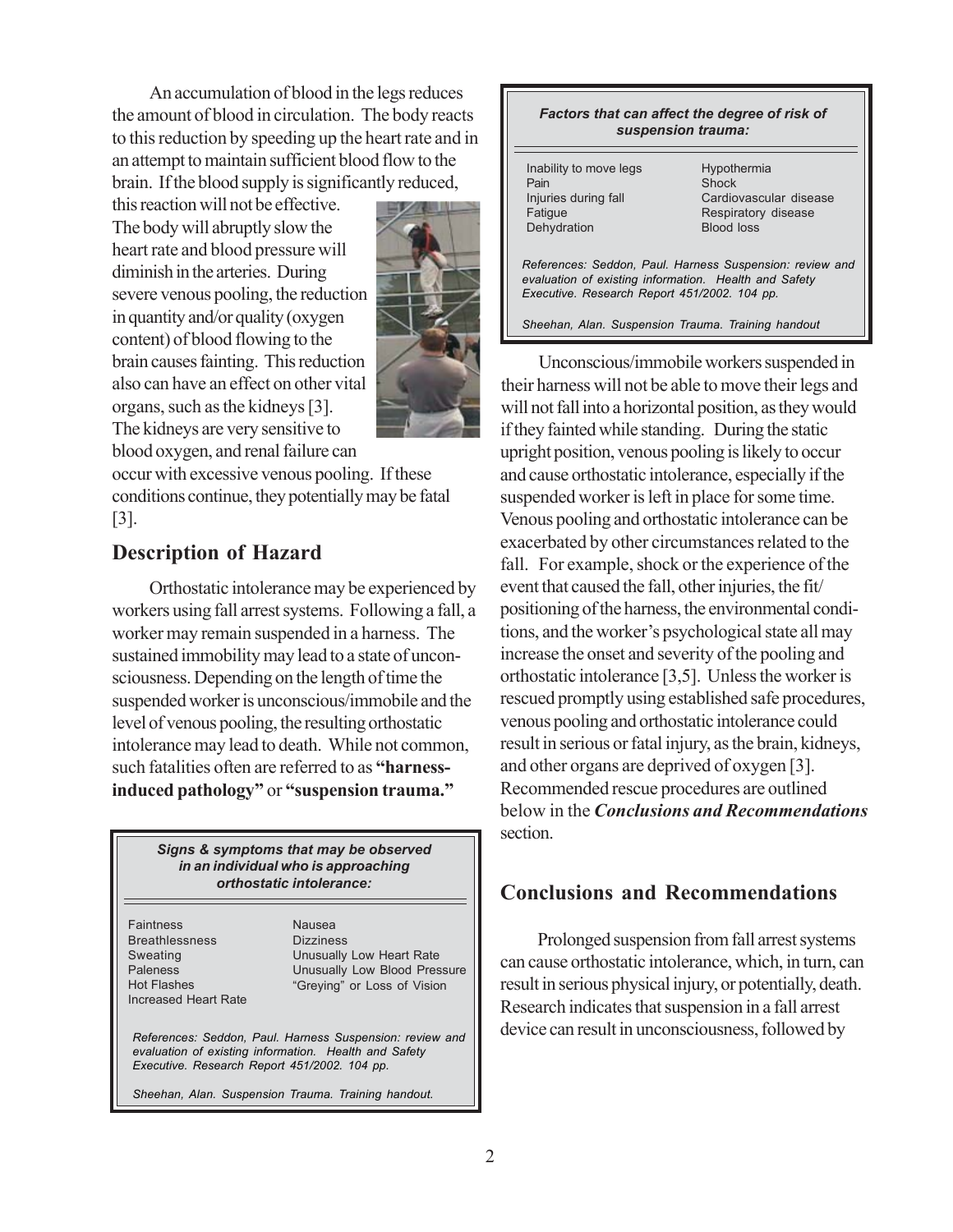death, in less than 30 minutes [4]. To reduce the risk associated with prolonged suspension in fall arrest systems, employers should implement plans to prevent prolonged suspension in fall protection devices. The plan should include procedures for: preventing prolonged suspension, identifying orthostatic intolerance signs and symptoms, and performing rescue and treatment as quickly as possible.

OSHA recommends the following general practices/considerations:

- Rescue suspended workers as quickly as possible.
- Be aware that suspended workers are at risk of orthostatic intolerance and suspension trauma.
- Be aware of signs and symptoms of orthostatic intolerance.
- Be aware that orthostatic intolerance is potentially life threatening. Suspended workers with head injuries or who are unconscious are particularly at risk.
- Be aware of factors that can increase the risk of suspension trauma.

### **Training**

OSHA requires employers to train workers to use fall arrest systems and other personal protective equipment correctly while performing their jobs, in accordance with standards 29 CFR 1910.132 (Personal Protective Equipment) 29 CFR 1915.159 (Personal Fall Arrest Systems) and 29 CFR 1926.503 (Training Requirements for Fall Protection).

Workers who wear fall arrest devices while working, and those who may perform rescue activities, should also be trained in:

- How to ascertain whether their personal protective equipment is properly fitted and worn, so that it performs as intended;
- How orthostatic intolerance/suspension trauma may occur;
- The factors that may increase a worker's risk;
- How to recognize the signs and symptoms identified in this bulletin; and
- The appropriate rescue procedures and methods to diminish risk while suspended.

### Rescue Procedures

Under 29 CFR 1926.502 (d) (Fall Protection Systems Criteria and Practices), OSHA requires that employers provide for "prompt rescue of employees in the event of a fall or shall assure that employees are able to rescue themselves." This should include identifying rescue procedures that address the potential for orthostatic intolerance and suspension trauma. Rescue procedures also should address how the rescued worker will be handled to avoid any post-rescue injuries.

Rescue procedures should include the following contingency based actions:

- If self-rescue is impossible, or if rescue cannot be performed promptly, the worker should be trained to "pump" his/her legs frequently to activate the muscles and reduce the risk of venous pooling. Footholds can be used to alleviate pressure, delay symptoms, and provide support for "muscle pumping."
- Continous monitoring of the suspended worker for signs and symptoms of orthostatic intolerance and suspension trauma.
- Ensuring that a worker receives standard trauma resuscitation<sup>1</sup> once rescued.
- If the worker is unconscious, keeping the worker's air passages open and obtain first aid.
- Monitoring the worker after rescue, and ensuring that the

worker is evaluated by a health-care professional. The worker should be hospitalized when appropriate. Possible delayed effects, such as kidney failure, which is not unusual in these cases, are difficult to assess on the scene.